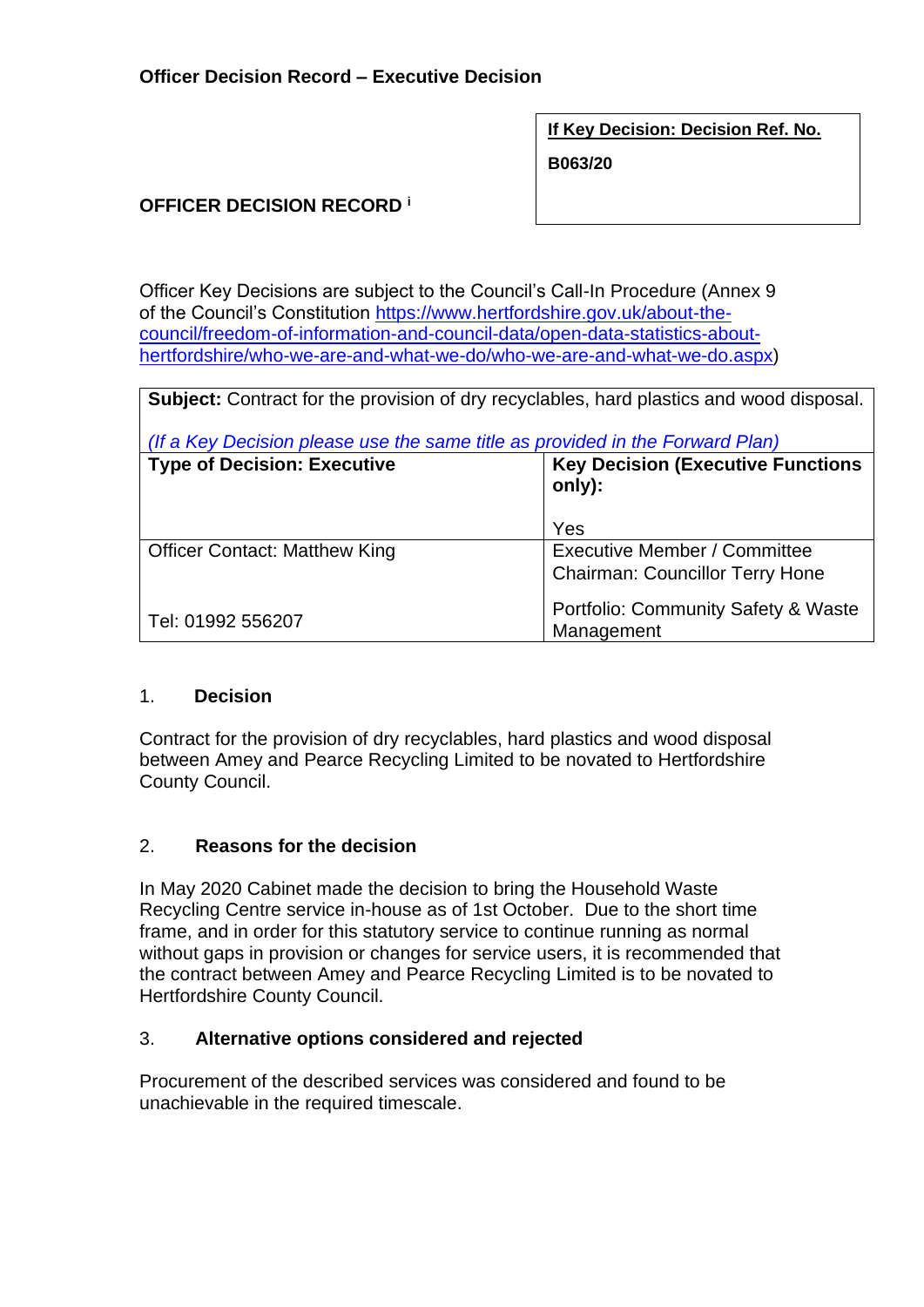4. **Consultation** *(see Summary of Requirements below)*

**Was any Councillor consulted? Yes – Terry Hone**

**If yes:**

- (a) I am in agreement with the decision to novate the contract between Amey and Pearce Recycling Limited to Hertfordshire County Council.
- (b) Comments of other consultees
- 5. **Any conflict of interest declared by a councillor who has been consulted in relation to the decision**

 *(If a Councillor declares a conflict of interest DO NOT PROCEED without seeking advice from Democratic Services or Legal Services).* 

6. **Following consultation with the Executive Member/Committee Chairman, I am proceeding with the proposed decision.**

Signed:

Title: Head of Waste Management & Environmental Resource Planning

Date: 7 October 2020

Copies of record to:

- All consultees
- hard & electronic copy (if required to be made available for public inspection) to Democratic Services Manager - Room 213 County Hall.<sup>ii</sup>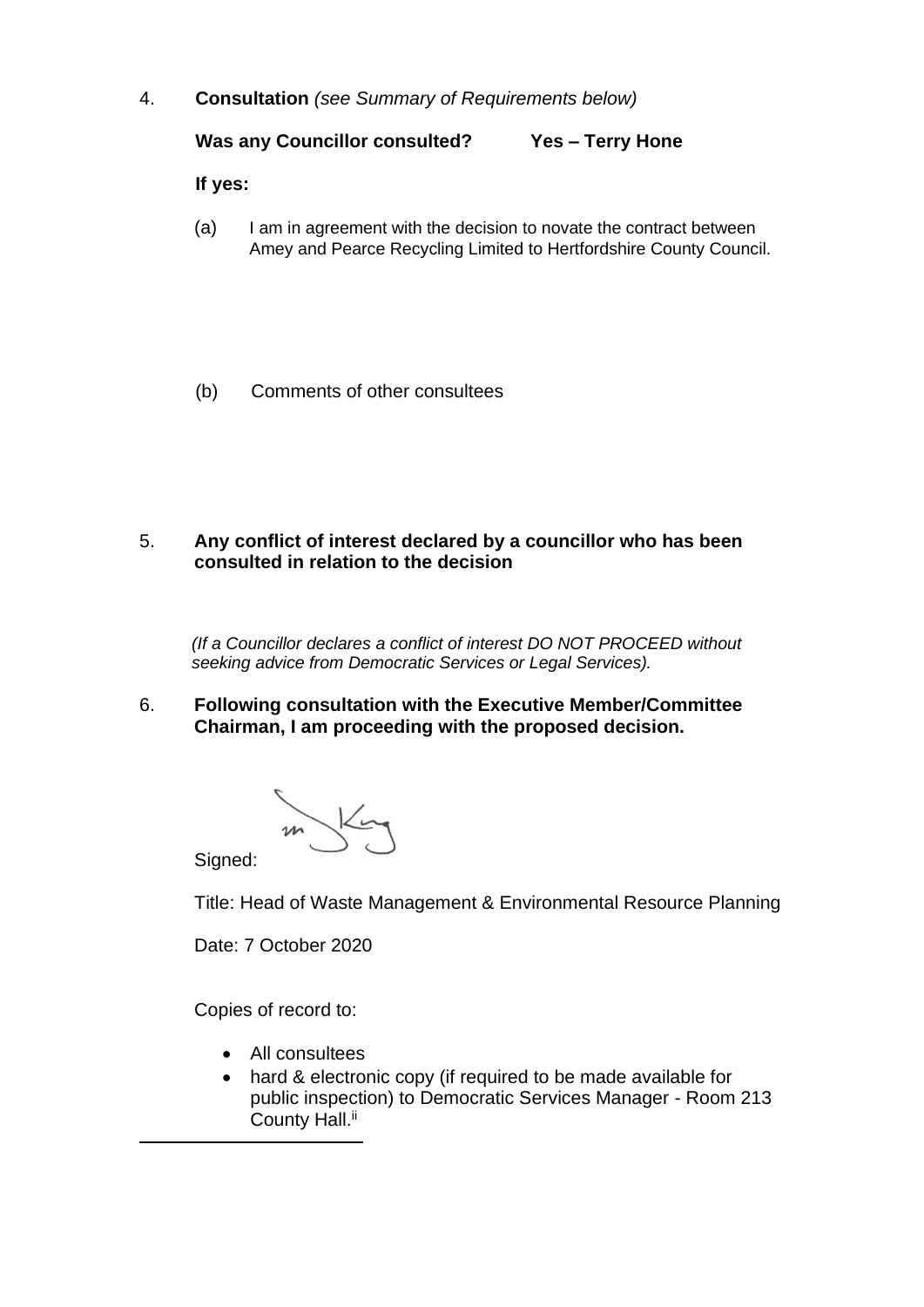# **Summary of Requirements to Inform/Consult Councillors**

| Significance of Proposed Action   Controversial |           | <b>Relevant Councillor(s) to be Consulted</b>                                      |
|-------------------------------------------------|-----------|------------------------------------------------------------------------------------|
| Technical/Professional/                         | <b>No</b> | No need to inform or consult councillors                                           |
| Routine                                         |           |                                                                                    |
| Technical/Professional/                         | Yes       | <b>Executive Functions:</b>                                                        |
| Routine                                         |           | Consult relevant Lead Executive Member and,<br>where appropriate, Local Councillor |
|                                                 |           | <b>Non-Executive Functions:</b>                                                    |
|                                                 |           | Relevant Committee Chairman and, where<br>appropriate, Local Councillor            |
| Local                                           | <b>No</b> | <b>Executive Functions:</b>                                                        |
|                                                 |           | Inform Lead Executive Member and Local<br>Councillor                               |
|                                                 |           | <b>Non-Executive Functions:</b>                                                    |
|                                                 |           | <b>Inform Local Councillor</b>                                                     |
|                                                 |           |                                                                                    |
| Local                                           | Yes       | <b>Executive Functions:</b>                                                        |
|                                                 |           | <b>Consult Lead Executive Member and Local</b><br>Councillor                       |
|                                                 |           | <b>Non-Executive Functions:</b>                                                    |
|                                                 |           | <b>Consult Local Councillor</b>                                                    |
|                                                 |           |                                                                                    |
| General or County-wide                          | <b>No</b> | <b>Executive Functions:</b>                                                        |
|                                                 |           | Consult relevant Lead Executive Member (s)                                         |
|                                                 |           | <b>Non-Executive Functions:</b>                                                    |
|                                                 |           | <b>Consult relevant Committee</b>                                                  |
|                                                 |           | Chairman                                                                           |
|                                                 |           |                                                                                    |
| General or County-wide                          | Yes       | <b>Executive Functions:</b>                                                        |
|                                                 |           | Consult relevant Lead Executive Member (s)                                         |
|                                                 |           | and the Leader of the Council                                                      |
|                                                 |           | <b>Non-Executive Functions:</b>                                                    |